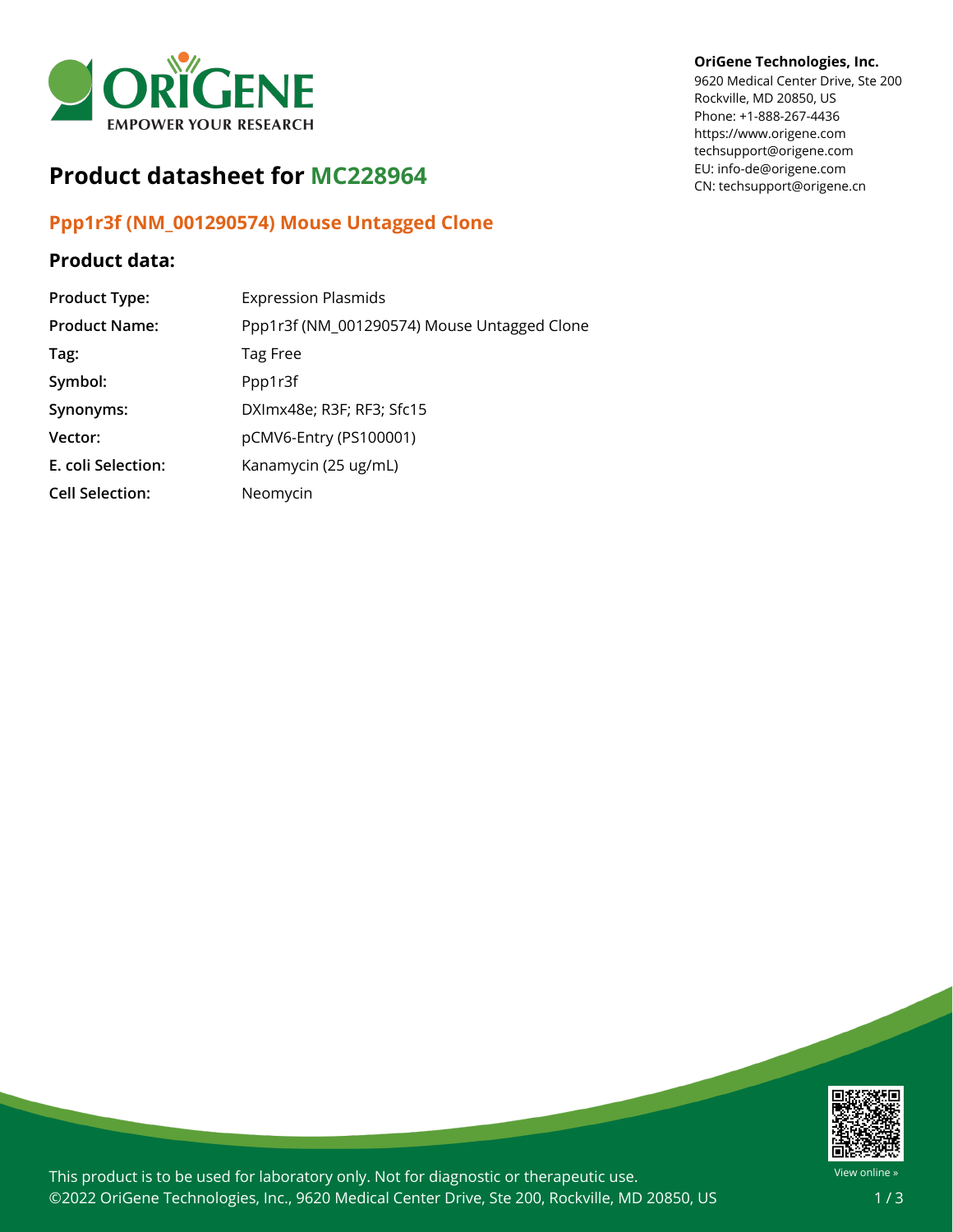**Fully Sequenced ORF:** >MC228964 representing NM\_001290574 Red=Cloning site Blue=ORF Orange=Stop codon

> TTTTGTAATACGACTCACTATAGGGCGGCCGGGAATTCGTCGACTGGATCCGGTACCGAGGAGATCTGCC **GCCGCGATCGCC**

> ATGGCGCGCACGGCCCCTGTGGAGCCACCGCTGCGGCATCCCGCGCCCCCGTCGCCGGCTGCGGGAGAGC CCCGCGCCTCGGCTGAGGCGGCGGTGGCCCCGCGGAGGGTGCTGTTCGCTGACGAGGCCCTGGGGCTGCC TCTGGCGCAGCTACGCCGCTACCGGCCGTGGGGCGGGCCCGGGGCGGGCAAGATGGCGGCGGCGACCGGG CAAGATGGCGGCGGTGGCGGGGCTGATGAGGAAGACGATGGCGAGGATGGGGATGAAGGGGAGGAGGAAG AGGAGGCTTTTCCCGATCCCTCTCCGCCGTGCCCCGTTCCCGCTGGCGGGGGGTTTTACCTGGTGCCCAC ATTTTCGTTGCCGCCCGCGCTGGGCCGTCTGGAGCGGTTGGGGCGCGTGATGGTGGAGTTGGAGGCGCTG CTGCCGCCTCCTGGAGCGGTTCCCGGGGGTTCCGGGGTGTGGGTGCCTGGGGGACGCCCGCCAGTGGTGC GCGGGTTGGTGCGCGTGCTGAACCGCTCCTTCGAGAAGGCGGTGCACGTGCGGGCCTCACACGACGGTTG GGCTACCTTCTGCGACCACCCAGCCCGCTATGTCCCACGCAGCCCGCCTGGGGCAGGAGTGGGAGGAACA GGAGCAGGAGATCCCCTCCTGGATCCCGGGCTAGGCCTGGGCCCTGGCCAGATGTCAGCCTCCTCACCCG ACGACGGTGGCTGCACTGACCGCTTTGCCTTCCAGCTGCCCTTTGCTGAGGGCGCGAGCGATGGGGCGCG CCTCGACTTCGTGGTGCGCTATGAGACCCCCGAGGGCACTTTCTGGGCCAACAACCATGGCCGCAACTAC ACTGTCCTGCTCCGGATCGCACCCGCTCCCACACCCACTGATGCCGAAGGGCTGCCCCAGCAGCAGCAGC TGCAGCAGCTGGAGCCACAGCCTGAGTGCCAGGGTCCTGTGGAGGCTGAGGCCAGGCAGCTGAAGAGCTG CATGAAGCCGGTGAGGCGCAGGCCTTTTGAAGAAGAGCCAAGGATGAGGAGTGCGGACGATAATACCCTA GCAGAACATCCTGATGTTCGAGAGTCACTAGGTCCCCTGTTGGCCCCTACCCCTCTCCGTCCATGGCCCC AGATGACACTTCAGCAGGTGCCCGAAGTTATGTTGACCAGCAACCCTCAAGAAGAAGGTGACATCCCCAG AAGCAACCCACCTGTGGCTTTTACAGAGGTCCGCCAGGCACCTGCCATCAGGATTCTTCCAGCAACCTGT GGCCTGGGTGGCCCCCCAAGGGACCAGGCCTCAGGGCCCGATGCAAGTGATAGAGCTGCTGGCTCCTTCC TGGAACCCACCCAGCAGCAGGTGGAGGCTGCGTGGGAAAGTGGAGGGGGTCGAAAGGCCCCTATGGTAGG GGCTCTGACAGATGAGCCCGCCAGGGGTCTGGAGATTGTGAGTGGCTTGGATGAGTTGCTTGGTGAAGAC ACCATTGACCAGGAGTTGGAGCAGCTCTACCTGTCTCACCTGAGCCGCTTGAGAGCTGTGGCAGCGGCGG GTGGCGGGGAAGGCACTTCCCCCACTCATGCCCTGGGCATACTCACAGACCGTGACCTGATCTTGAAGTG GCCTGGCCCCGAGAGGGCCCTGAACAGTGCTCTGGCCGAGGAGATCACGCTGCACTATGCGCGCCTGGGC TGTGGCGTGGAGCTCATCAAGGACACTGAAGACCCAGATGACGAGGGGGAGGGTGAAGATGGGCTCTCCA TCACTCCTTCTAGCCCTGAAGGGGGCAGCCCTAAGGAATCGCCTCCAGAAATCCTCTCTGGAGCCCGCTC TGTGATAGCTACTATGGGAGATGTGTGGGTTCCATGGGCAGAGCGCTCTAGCTCTAGATGTGATAGCCCA GTGGTTCTGGGAACACAGGGTCAGTTCACTGAGAATCCAGAGAAAGGGATGGGCAAGGACACCAAGTCTC TGCACCTGAATAGGGTAATAGTTGGGATGAGCAAGTCCCCTGGGGAGGCTGGGACGGAAAGCCAGATGGA GGAGCTACCTACTGAGCGGGAAAGCAGCTGGGTACCTAGTTCTGAGAAAGAGCTGCCTCTACCAGTCCAG CAAGAGCAGAGTCCTGCCCTCCTTGGTCCCACAGGGACTGAAGTCTGTCTGTCTAGTGTAGCCAAGCCTC ATGTGAACTCCCAGGAAGAAGAGGGTGGAAGCCTGAATCTTGAGTCCCCAAAGAGGTCTCCCATGCCAGC GGCCCCTGCAGAATGTGCGTGTGGGTTGGCTCCTCAGCTCTGGGGGCCCTTGACCCAAACTTTGGGTGTA CTGGCTGGGCTCGTTATGGTCCCCGTGGCTTTGAACAGCGGTGTGTCCCTTCTGGTGCTGGTGCTGTGCC TCTCTCTGGCCTGGTTCTCGTAG

> ACGCGTACGCGGCCGCTCGAGCAGAAACTCATCTCAGAAGAGGATCTGGCAGCAAATGATATCCTGGATT ACAAGGATGACGACGATAAGGTTTAA

| <b>Restriction Sites:</b> | Sgfl-Mlul    |
|---------------------------|--------------|
| ACCN:                     | NM 001290574 |
| <b>Insert Size:</b>       | 2403 bp      |

This product is to be used for laboratory only. Not for diagnostic or therapeutic use. ©2022 OriGene Technologies, Inc., 9620 Medical Center Drive, Ste 200, Rockville, MD 20850, US